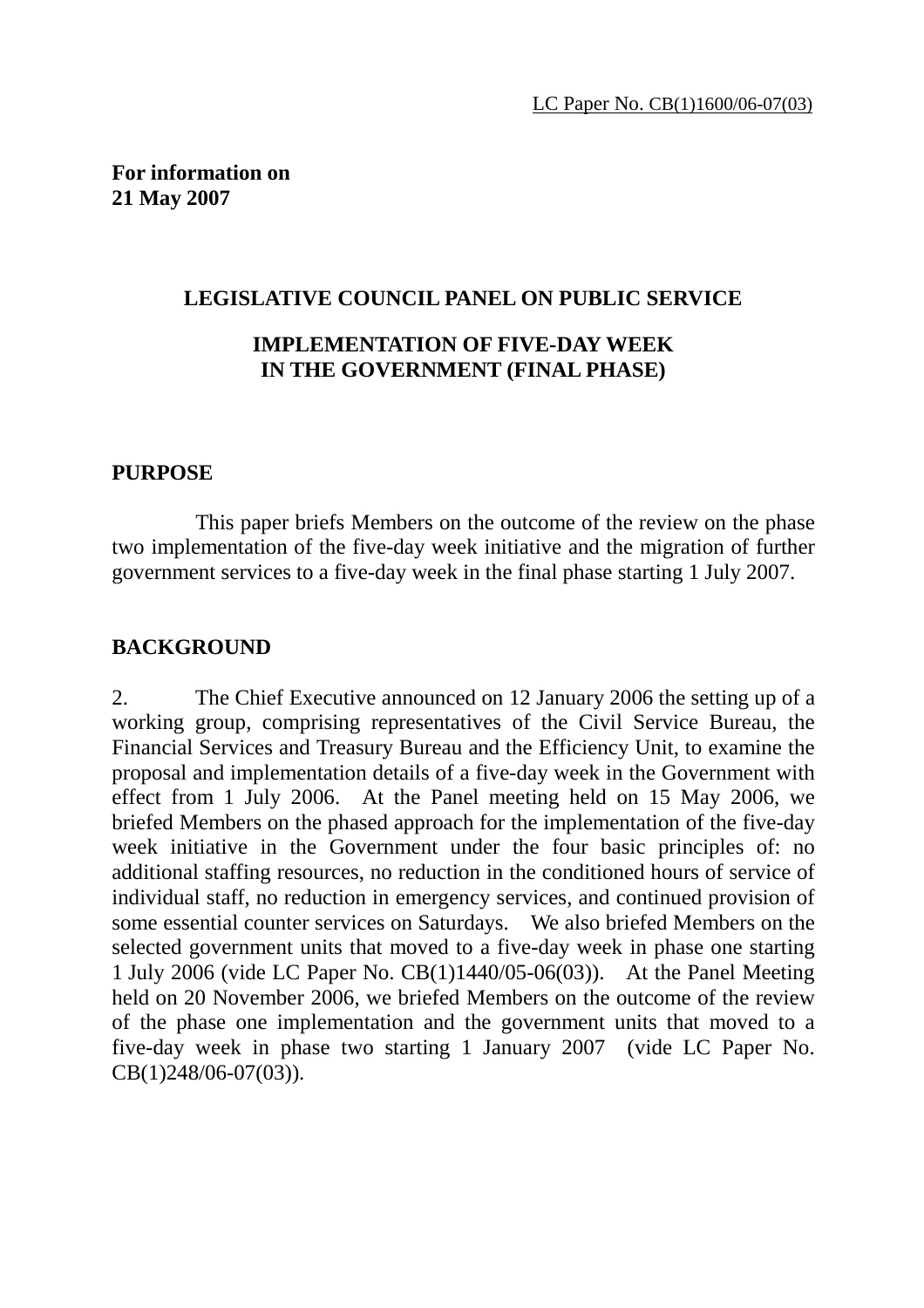#### **REVIEW OF PHASE TWO**

3. Working together with bureaux and departments (B/Ds), we have reviewed the phase two implementation on the basis of the experience in the month of January 2007. Our review covers the following aspects –

- (a) Public sentiment;
- (b) Monitoring and contingency measures;
- (c) Impact on service utilisation and operational efficiency;
- (d) Impact on performance pledge compliance; and
- (e) Staff reaction.

#### *Public sentiment*

4. Following the implementation of phase one, the general public and media have generally accepted the five-day week initiative. The extension of a five-day week to more government services in phase two has been smooth. The weekly number of enquiries, complaints, and suggestions received by the "1823 Citizen's Easy Link" dropped from 282 in the first week of January 2007 to 33 up to 3 May 2007. This suggests that the general public is now more informed about and receptive to the five-day week arrangement. Of the comments/suggestions and complaints we received, there were a few compliments on the initiative while the majority expressed a general concern over reduced convenience as a result of the Government working five days a week. There were also some who expressed disappointment that the Government did not mandate the five-day work pattern in the private sector.

#### *Monitoring and contingency measures*

5. In addition to government-wide publicity and targeted communication with stakeholders, B/Ds offering direct services to the public have provided a drop-in box or leave-a-message service at the closed counters/offices. A number of departments with a wide client base arranged duty officers to monitor public reaction and to render assistance to members of the public who showed up at their closed offices and counters on the four Saturdays in January 2007. The assistance rendered included explaining the new opening hours, handing out application forms, responding to service-related enquiries, taking down questions/case numbers for follow-up action on the following Monday, etc.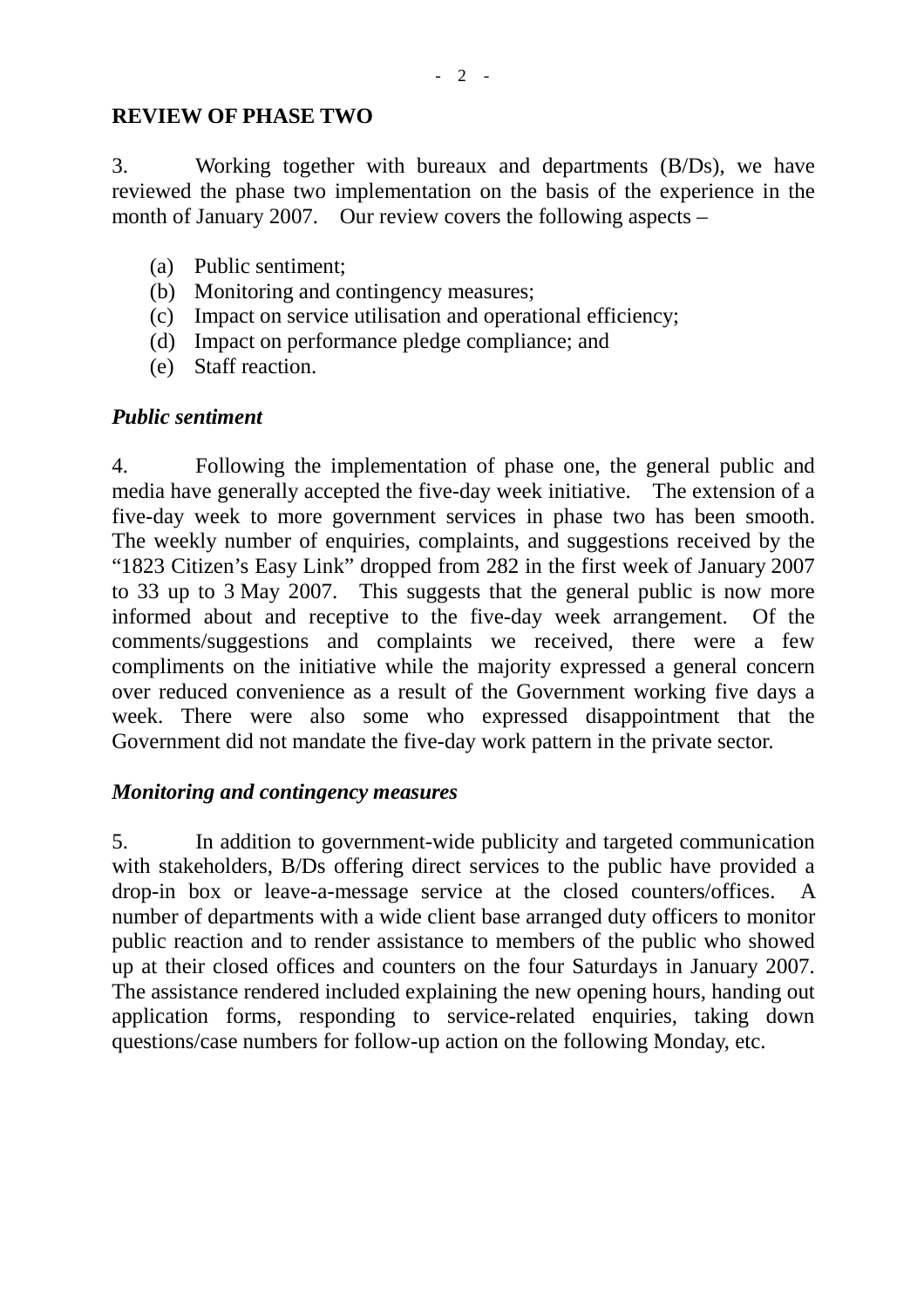#### *Impact on service utilisation and operational efficiency*

6. Of the 12 B/Ds which provide direct public services, six saw an increase in average weekly service utilisation rate while the rest recorded either increase or decrease in utilisation of different services following migration to a five-day week in phase two. B/Ds consider that any change in service utilisation in January 2007 may not be directly attributable to the five-day week initiative. Other factors such as seasonal service demand, economic recovery, property market fluctuation, special operational circumstances, etc. may have contributed to the change in service utilisation. At this stage, there is no evidence to suggest that a five-day week has led to an increase or decrease in overall service utilisation, nor is there a noticeable change in the number of transactions conducted through alternative channels of service delivery.

## *Impact on performance pledge compliance*

7. B/Ds have compressed their performance pledges, where applicable, to ensure that affected services are delivered within the same calendar period prior to the move to a five-day week or have undertaken to clear outstanding applications by Friday where practicable. So far, the implementation of the five-day week initiative has not had any adverse impact on the Government's performance pledge compliance.

#### *Impact on staff*

8. In phase two, some 4 600 staff have migrated to working on a Monday-to-Friday basis and 3 800 staff to a "five-day-work, two-day-off" roster. Some 900 Non-civil Service Contract staff have also joined the five-day week arrangement in phase two. Most staff welcome the new arrangement, noting that they are able to spend more time with their family, pursue further studies, sports and recreational activities, etc. during the longer weekend.

9. Some Model Scale 1 (MOD 1) staff consider the extended workdays (i.e. 1 to 1.5 hours longer than before) exhausting and have requested that their weekly conditioned hours (i.e. 45 hours net per week) be shortened or that they be allowed to revert back to 5.5- or 6-day week. Departmental management has been closely monitoring the occupational safety and health situation of staff; and suitable adjustments have been made to the work programme / schedules with due consideration to the physical demands placed on frontline staff. Where operational requirements permit, they have acceded to, and will consider, requests from individual staff for transfer back to non-five-day-week work. B/Ds have not varied any outsourced contracts as a result of the phase two implementation. Frontline staff not yet working on a five-day week continue to express their wish to migrate to the new work pattern. We will remind B/Ds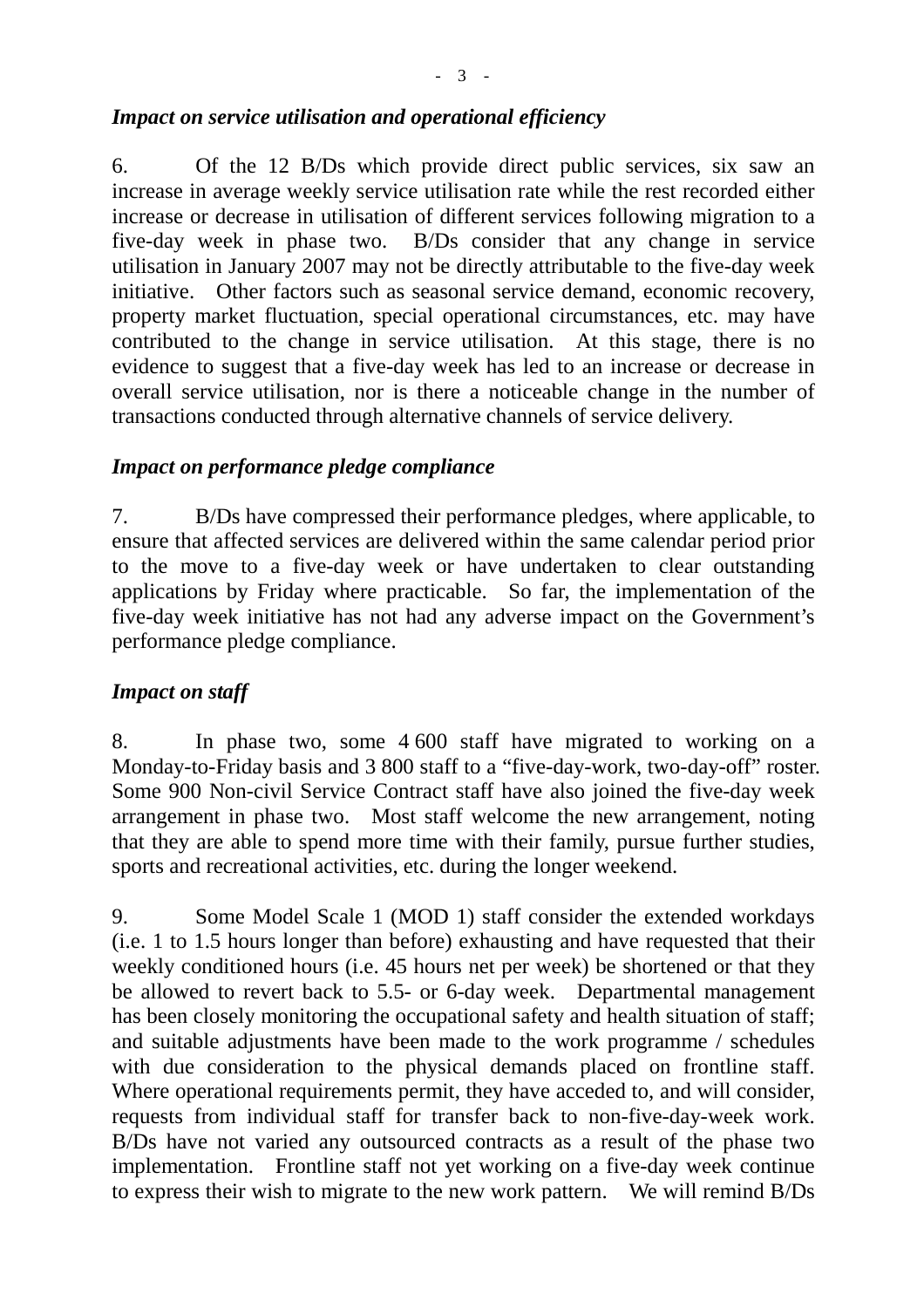to pursue fair and transparent posting/rotation arrangements to support the five-day week initiative.

#### *Overall summary*

10. We are satisfied that the phase two implementation has been generally smooth. We will continue to work with B/Ds to further improve the five-day week arrangement.

## **SERVICES FOR MIGRATION IN THE FINAL PHASE**

11. As in earlier phases, Departments have drawn up implementation plans for the final phase implementation of the five-day week initiative, taking into account possible implications on their statutory obligations, performance pledges, occupational safety and health concerns, and views of staff and major stakeholders in the private sector as appropriate. They have ensured that the overall level of service available to the public will be fully (if not more than) compensated during weekdays, following the non-provision of service to the public on Saturdays. The government services that will migrate to a five-day week starting 1 July 2007 are set out below –

- (a) **Department of Health:** Dental services for civil service eligible persons, tuberculosis and chest service, social hygiene service. Clients needing urgent attention may seek help from general outpatient clinics or Accident and Emergency units in hospitals under the Hospital Authority;
- (b) **Hong Kong Police Force:** Applications for closed area permits, Complaints Against Police Reporting Centre, Central Traffic Prosecutions Division, permits issued by the Police Licensing Office (including security companies, massage establishments and pawnbrokers), issue of certificates of no criminal conviction, Force Armoury, headquarters shroff office. Drop-in boxes will be made available for lodging complaints against the Police and for submitting various applications;
- (c) **Land Registry:** Land search, registration and search of owners incorporations, delivery of deeds, information counters and helpdesk services. Drop-in box will be made available and enquiry service will be enhanced;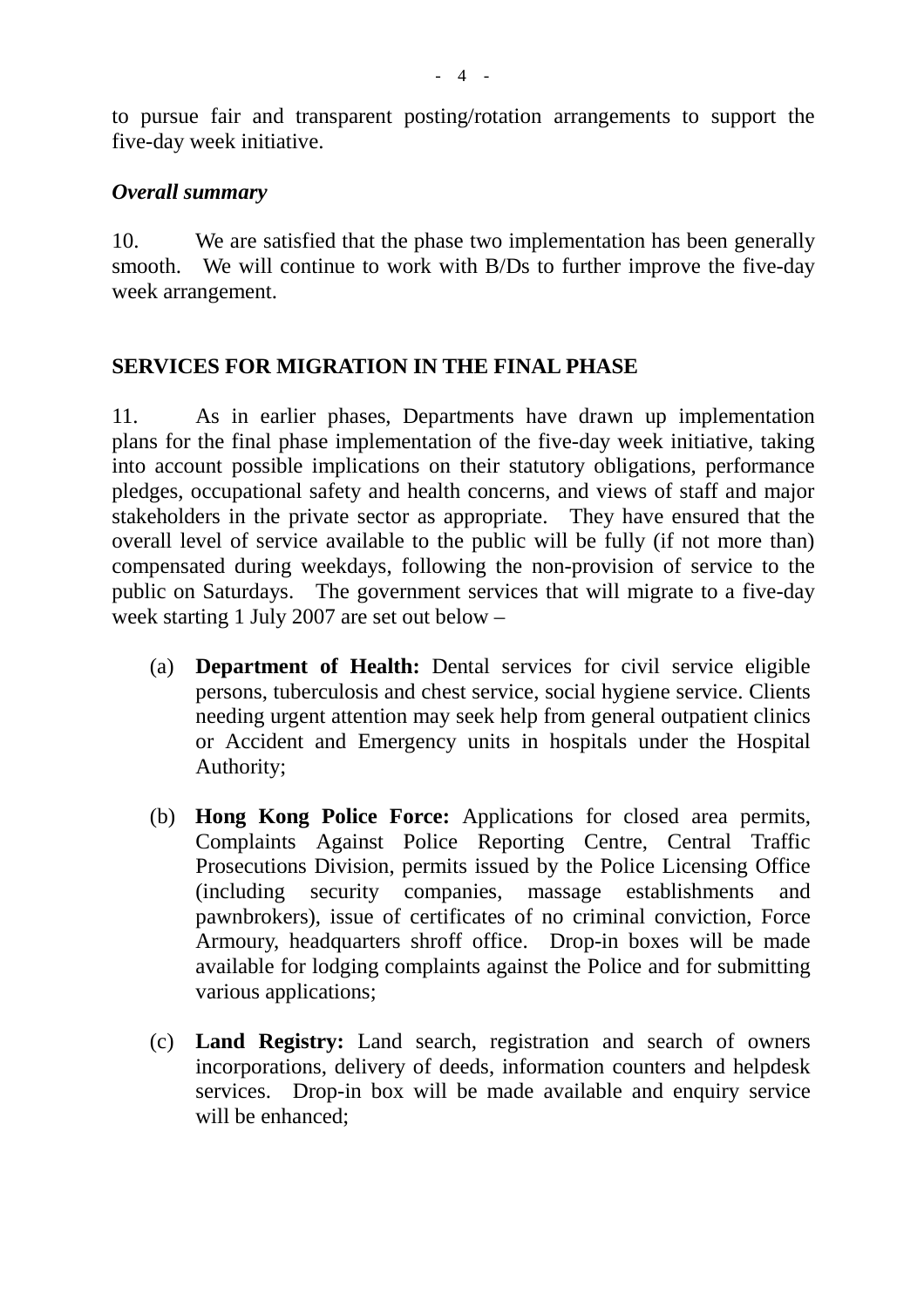- (d) **Social Welfare Department:** Social Security Field Units. Drop-in boxes will be made available and special arrangements will be made for applicants who cannot make the new extended hours of operation during weekdays; and
- (e) **Transport Department:** Bus inspection at To Kwa Wan Vehicle Examination Centre.

12. Measures to complement the five-day week operation for services in the final phase are set out in **Annex A**.

13. Implementation of the final phase will not affect the provision of emergency and essential services on Saturdays (or even Sundays), and these services are summarised at **Annex B**.

#### **Overall Situation in July 2007**

14. We estimate a total of 94 300 staff will be on a five-day week work mode (including those on a "five-day-work, two-day-off" duty pattern) by July 2007, comprising –

|                                                                | <b>Phase One</b> | <b>Phase Two</b> | <b>Final Phase</b> | <b>Total</b>              |
|----------------------------------------------------------------|------------------|------------------|--------------------|---------------------------|
| Staff working on<br>weekdays only                              | 59 100           | 4 600            | 3 100              | 66 800                    |
| Staff on a<br>five-day-work and<br>two-day-off duty<br>pattern | 16 300           | 3 800            | 7400               | 27 500                    |
| Sub-total                                                      | 75 400           | 8 4 0 0          | 10 500             | 94 300<br>(65%)           |
| Staff working more<br>than five<br>days/shifts per<br>week     |                  |                  |                    | 51 200<br>(35%)           |
|                                                                |                  |                  | <b>Total</b>       | $145\,500^1$<br>$(100\%)$ |

 $\frac{1}{1}$  Excluding those civil servants working in government schools who follow the school calendar, those working in the Judiciary, Hospital Authority, Vocational Training Council, the Hong Kong Monetary Authority, etc.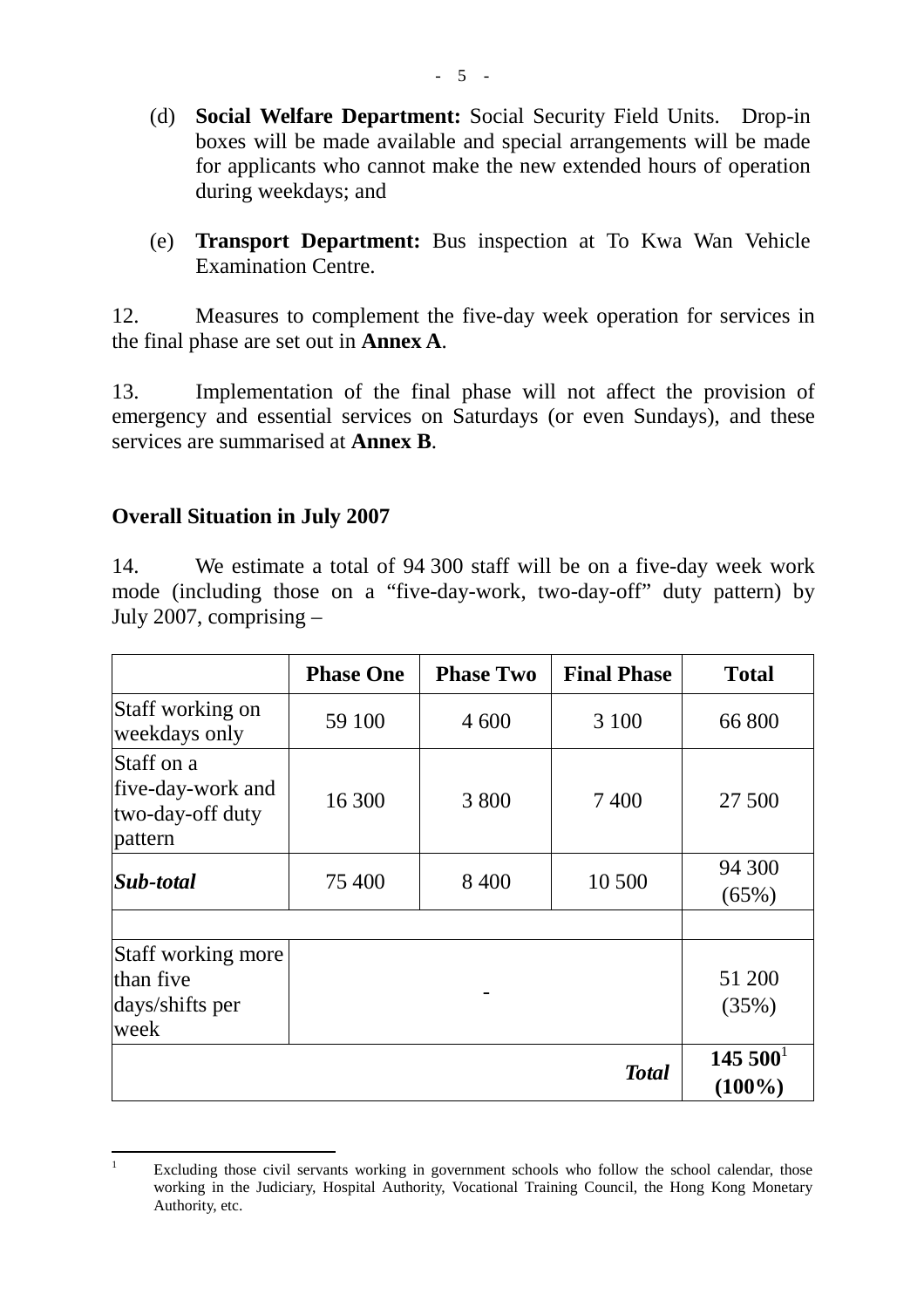15. Some 51 200 civil servants may still have to continue with their current work patterns after the implementation of the final phase. They are mainly engaged in the provision of services that continue to operate on Saturdays/Sundays. These include social welfare services, immigration counter services, cultural services, postal services, environmental hygiene services, law enforcement, passenger/cargo clearance, and penal operations, etc. This notwithstanding, Departments may continue to explore the feasibility of allowing more frontline staff to work according to a "five-day-work, two-day-off" schedule, provided that public service interface remains unaffected.

## **Services Linked to the Operation of Other Organisations**

16. Some government services operate in tandem with other organisations (e.g. counters for applications for legal aid in civil cases and the Court Registry). The relevant Departments will keep in view the decision of the Judiciary (and other relevant organisations) on the extension/introduction of a five-day week, and determine whether and when their related services should follow suit and migrate to a five-day week.

## **PUBLICITY**

17. We will roll out territory-wide publicity for the services to be migrated under the final phase. At the central level, we will highlight changes under the final phase in our official website on five-day week, with links to individual B/Ds' dedicated webpages on the new opening hours. Efficiency Unit's "1823 Citizen's Easy Link" will continue to provide a one-stop service for enquiries, complaints, and suggestions with ready source of information on the new opening hours of affected government services. Through TV/radio API(s), posters, leaflets, media briefing/interviews, etc., we will enhance public awareness of those services that will cease operation on Saturdays under the final phase and coordinate the publicity efforts of concerned Departments. At the departmental level, clients will be briefed through direct mailing, posters, fliers, pamphlets, enquiry hotlines, press releases and media interviews.

Civil Service Bureau May 2007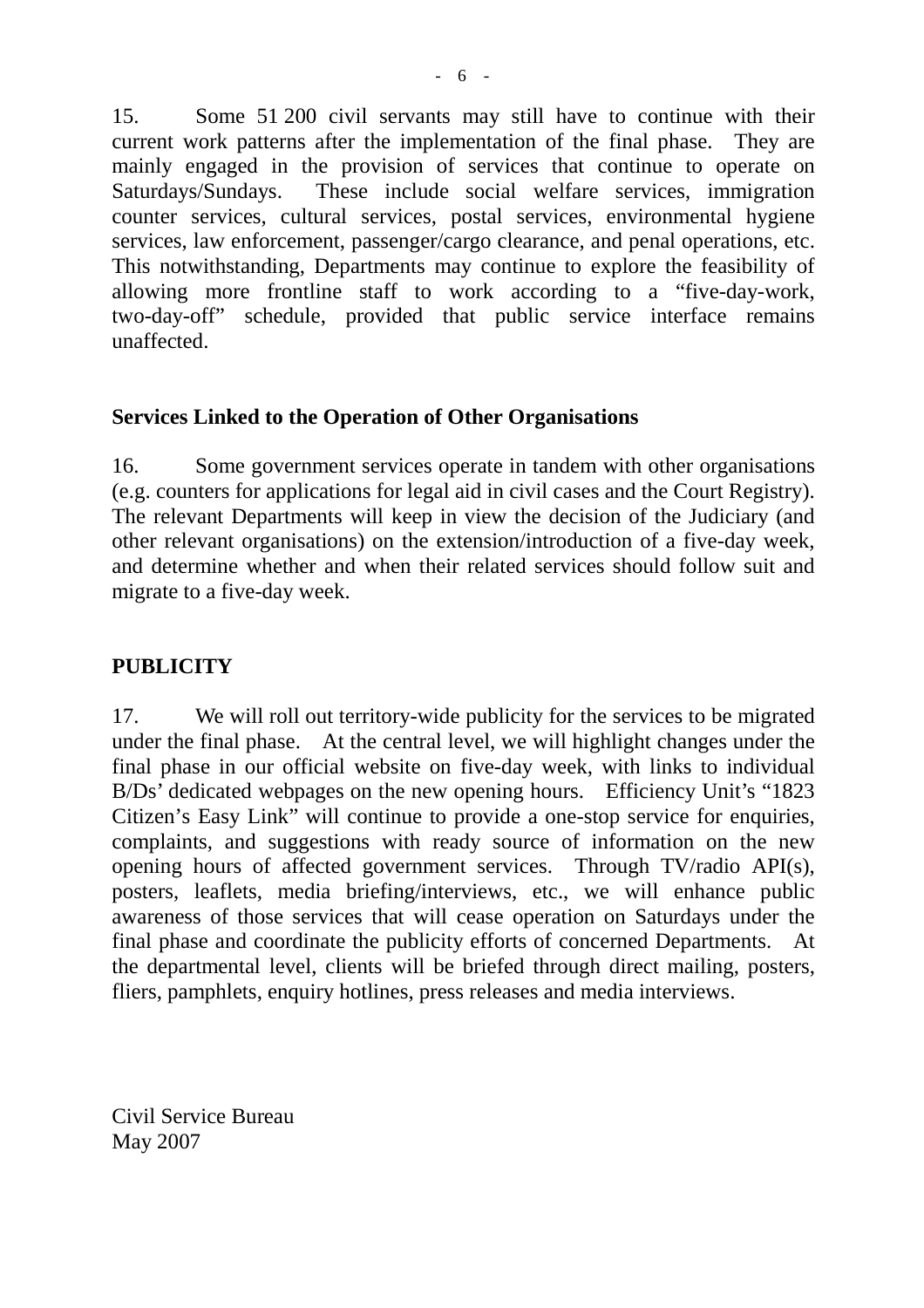## **Implementation of Five-day Week in the Government**

## **Summary of Services that will be Ceased on Saturdays in the Final Phase Starting 1 July 2007**

| <b>Departments</b>        | <b>Services/Functions</b>                                                                                                                                                                                                                                                                                                                                                                                                                                                                             | <b>Remarks</b>                                                                                                                                                                                                                                                                                                                                                                   |
|---------------------------|-------------------------------------------------------------------------------------------------------------------------------------------------------------------------------------------------------------------------------------------------------------------------------------------------------------------------------------------------------------------------------------------------------------------------------------------------------------------------------------------------------|----------------------------------------------------------------------------------------------------------------------------------------------------------------------------------------------------------------------------------------------------------------------------------------------------------------------------------------------------------------------------------|
| Department of<br>Health   | Dental services for civil service eligible persons, tuberculosis<br>and chest service, social hygiene service                                                                                                                                                                                                                                                                                                                                                                                         | DH will accept bookings for these clinical<br>services, the service level of which will be<br>maintained.<br>Clients needing urgent attention may seek<br>help from general outpatient clinics or                                                                                                                                                                                |
|                           |                                                                                                                                                                                                                                                                                                                                                                                                                                                                                                       | Accident and Emergency units in hospitals<br>under the Hospital Authority.                                                                                                                                                                                                                                                                                                       |
| Hong Kong<br>Police Force | Applications for closed area permits, Complaints Against Applications for closed area permits can be<br>Police Reporting Centre, Central Traffic Prosecutions   made at the report rooms of various police<br>Division, permits issued by the Police Licensing Office stations in the vicinity of the closed areas<br>(including security companies, massage establishments and during<br>pawnbrokers), issue of certificates of no criminal conviction,<br>Force Armoury, headquarters shroff office | Saturday/Sunday/Public Holidays.<br>Drop-in boxes will be provided for lodging<br>complaints against the Police $\frac{1}{2}$ and for<br>submitting various applications. Applicants<br>will be encouraged to make advance booking<br>for various services, where applicable. Mail<br>applications for traffic conviction records will<br>be accepted starting from 1 July 2007. |

<sup>&</sup>lt;sup>1</sup> At the moment, some 80% of the complaints are made via the hotline maintained by the Complaints Against Police Office (CAPO). Also, follow-up interviews with the complainants will be arranged by CAPO even outside normal office hours where necessary.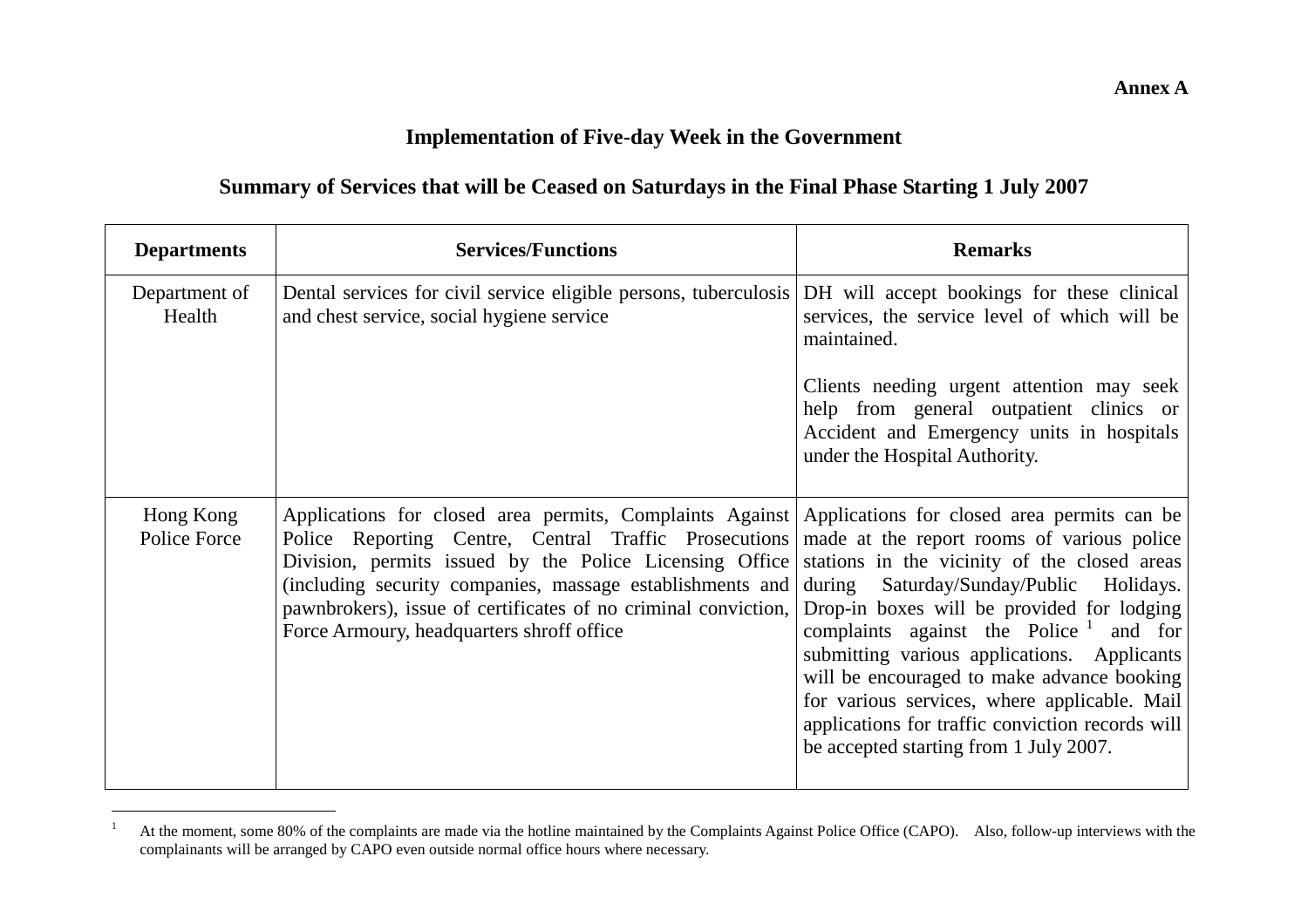| <b>Departments</b>   | <b>Services/Functions</b>                                                                                                       | <b>Remarks</b>                                                                                                                                                                                                                                                                                                                                                                            |
|----------------------|---------------------------------------------------------------------------------------------------------------------------------|-------------------------------------------------------------------------------------------------------------------------------------------------------------------------------------------------------------------------------------------------------------------------------------------------------------------------------------------------------------------------------------------|
| <b>Land Registry</b> | Land search, registration and search of owners incorporations,<br>delivery of deeds, information counters and helpdesk services | LR has amended the Land Registration<br>Regulation to enable the Registry to fully<br>implement the five-day week initiative.<br>The service hours for deeds lodgement have<br>been extended by one hour per day from<br>Monday to Friday with effect from<br>1 August 2006. LR will provide a drop-in<br>box on Saturdays for receiving deeds by post<br>(including by courier service). |
|                      |                                                                                                                                 | Electronic search services will continue to be<br>provided on the Internet seven days a week.<br>Customers may also collect copies of land<br>records by post.<br>Enquiry service can be made via the LR<br>homepage or the Customer Service Hotline.<br>The hotline service will be transferred to 1823<br>Citizen's Easy Link after office hours.                                       |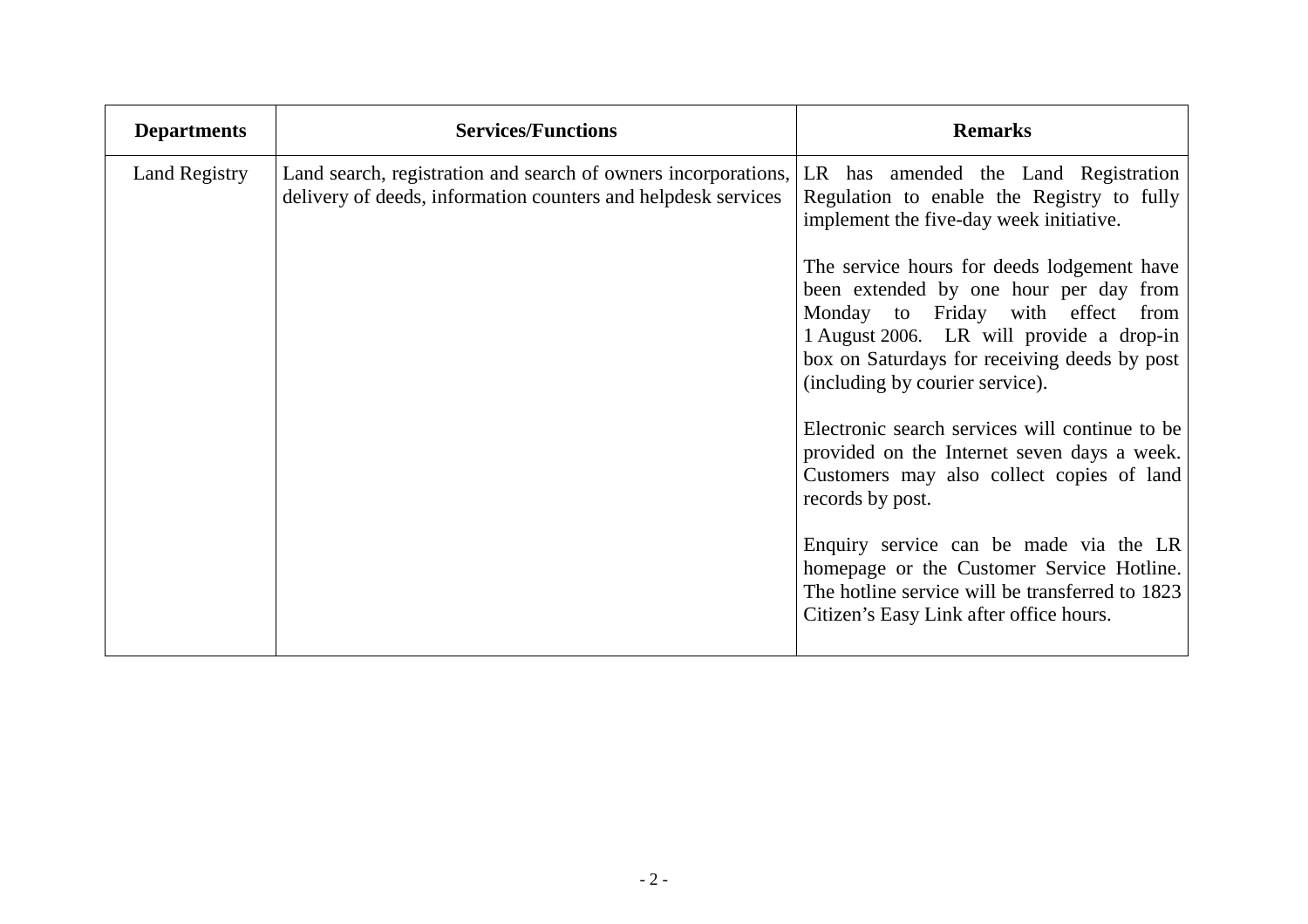| <b>Departments</b>           | <b>Services/Functions</b>                               | <b>Remarks</b>                                                                                                                                                                                                                                                                                                                                                                                                                                                                                                                                                                                                                                                                                                                                       |
|------------------------------|---------------------------------------------------------|------------------------------------------------------------------------------------------------------------------------------------------------------------------------------------------------------------------------------------------------------------------------------------------------------------------------------------------------------------------------------------------------------------------------------------------------------------------------------------------------------------------------------------------------------------------------------------------------------------------------------------------------------------------------------------------------------------------------------------------------------|
| Social Welfare<br>Department | Social Security Field Units (SSFUs)                     | Opening hours of SSFUs will be extended and<br>drop-in boxes will be made available. Under<br>special circumstances where there are good<br>reasons that a customer cannot attend an office<br>interview within normal opening hours of<br>SSFUs (e.g. because of work, or where the<br>customer who needs an escort but the escort<br>cannot accompany the customer during the<br>opening hours,<br>normal<br>$etc.$ ),<br>special<br>arrangement will be made to conduct the<br>office interview outside normal opening<br>hours.<br>In case assistance from social worker is<br>outside<br>office<br>required<br>hours,<br>needy<br>individuals and families may call the SWD<br>Hotline, which is manned by social workers<br>seven days a week. |
| Transport<br>Department      | Bus inspection at To Kwa Wan Vehicle Examination Centre | To facilitate the trade to gradually adapt to the<br>migration, since July 2006, the bus inspection<br>service on Saturdays has been gradually<br>reduced but the number of bus inspection<br>appointments on Monday to Friday has been<br>correspondingly increased to ensure that the<br>total weekly bus inspection appointments<br>remain unchanged. Service hours have been<br>extended.                                                                                                                                                                                                                                                                                                                                                        |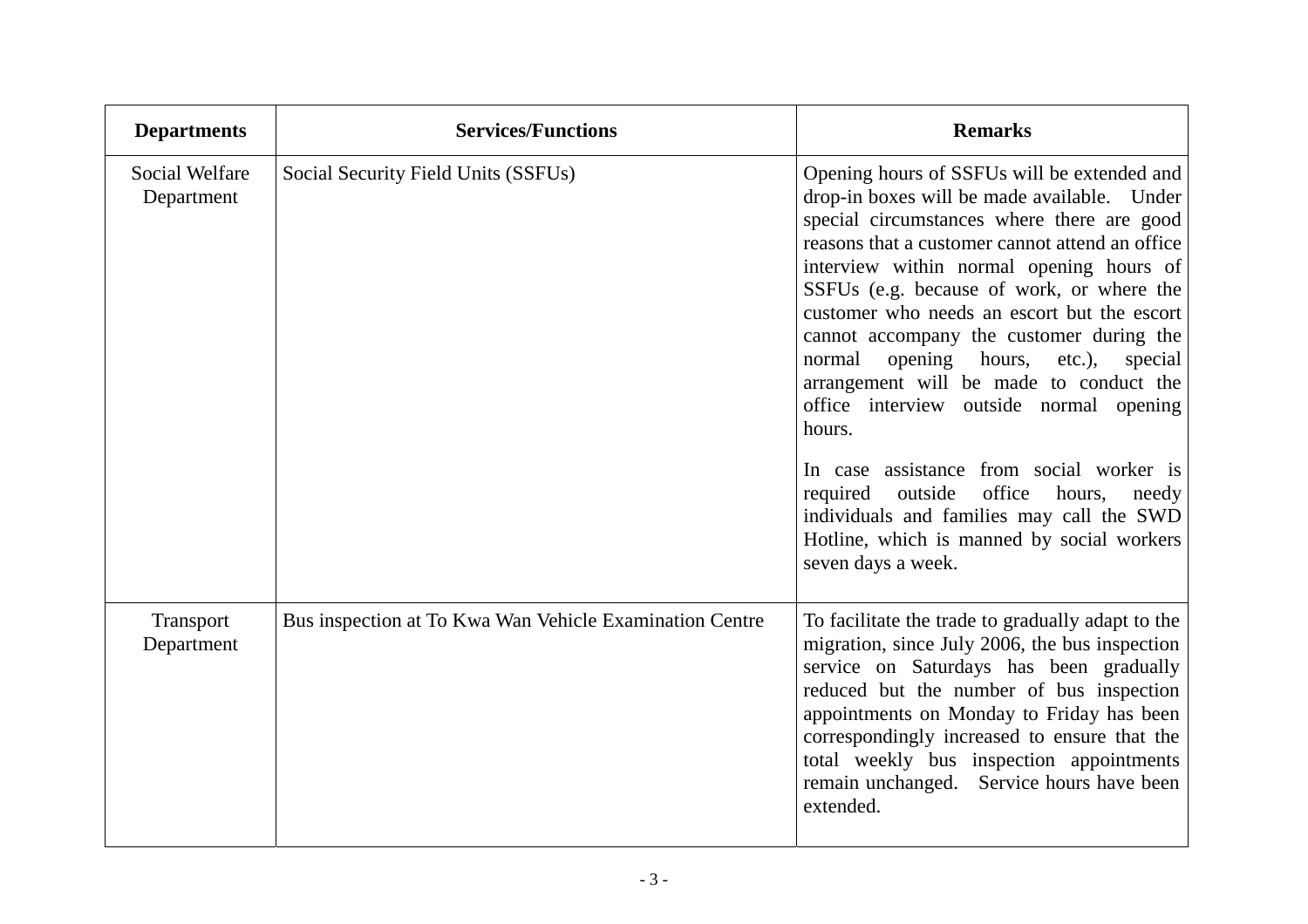# **Implementation of Five-day Week in the Government**

# **Examples of Essential or Emergency Services that will Continue to be Provided on Saturdays<sup>1</sup>**

| <b>Bureau/Department</b>                                              | <b>Services/Functions</b>                                                                                                  |
|-----------------------------------------------------------------------|----------------------------------------------------------------------------------------------------------------------------|
| Agriculture, Fisheries<br>and Conservation<br>Department              | Patrolling and law enforcement in country parks and marine parks, management of government fresh food<br>wholesale markets |
| <b>Buildings Department</b>                                           | Round-the-clock service for emergencies relating to buildings, building works, signboards and slopes                       |
| <b>Customs and Excise</b><br>Department<br>/Immigration<br>Department | Passenger and cargo clearance operations at control points, airport and passenger/cargo terminals                          |
| <b>Customs and Excise</b><br>Department                               | Law enforcement and essential logistics services for Customs operations                                                    |
| Civil Aviation<br>Department                                          | Round-the-clock air traffic control service                                                                                |

<sup>&</sup>lt;sup>1</sup> Including services that are available on Sundays or round-the-clock as necessary.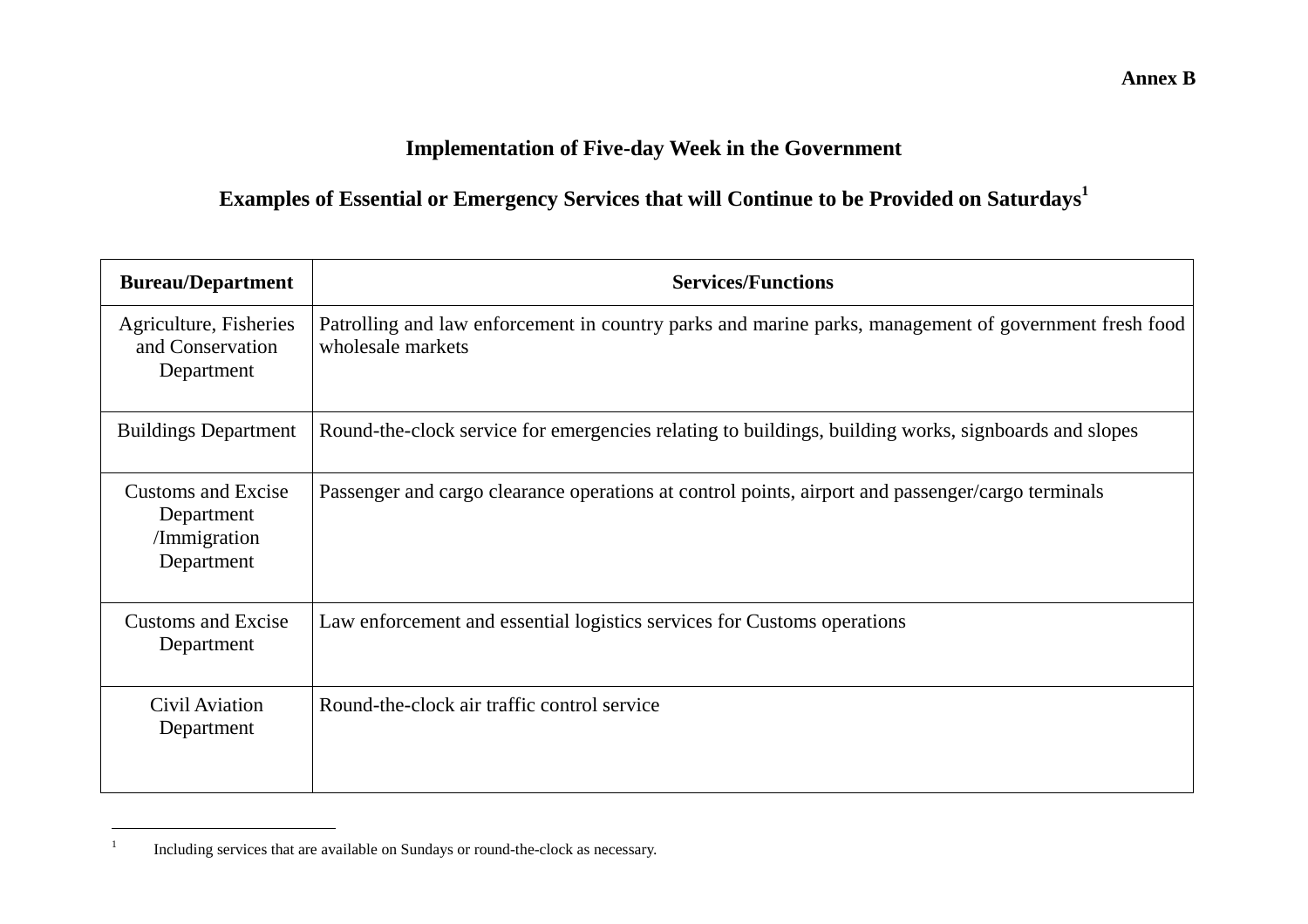| <b>Bureau/Department</b>                                                                                                                                                      | <b>Services/Functions</b>                                                                                                                                                                                                                                      |
|-------------------------------------------------------------------------------------------------------------------------------------------------------------------------------|----------------------------------------------------------------------------------------------------------------------------------------------------------------------------------------------------------------------------------------------------------------|
| <b>Buildings Department</b> /<br>Civil Engineering and<br>Development<br>Department / Drainage<br>Services Department /<br>Highways Department /<br><b>Housing Department</b> | Services / operation related to the construction industry (e.g. supervision and auditing of construction<br>works, surprise audit checks of construction sites, operations related to explosive and blasting activities)                                       |
| <b>Correctional Services</b><br>Department                                                                                                                                    | Management of penal institutions                                                                                                                                                                                                                               |
| Department of Health                                                                                                                                                          | Port health, public health laboratory services, methadone clinics, clinic service to inmates in correctional<br>institutions, public mortuaries and cremation permit offices                                                                                   |
| <b>Drainage Services</b><br>Department                                                                                                                                        | Clearing blocked sewers/drains                                                                                                                                                                                                                                 |
| <b>Education</b> and<br><b>Manpower Bureau</b>                                                                                                                                | Government schools and related support services to schools, teachers and the general public (including<br>Central Resource Centre, Hong Kong Teachers' Centre and Gifted Education Section (Support Measures<br>for the Exceptionally Gifted Students Scheme)) |
| Electrical and<br><b>Mechanical Services</b><br>Department                                                                                                                    | Gas incident investigations under the Gas Safety Ordinance                                                                                                                                                                                                     |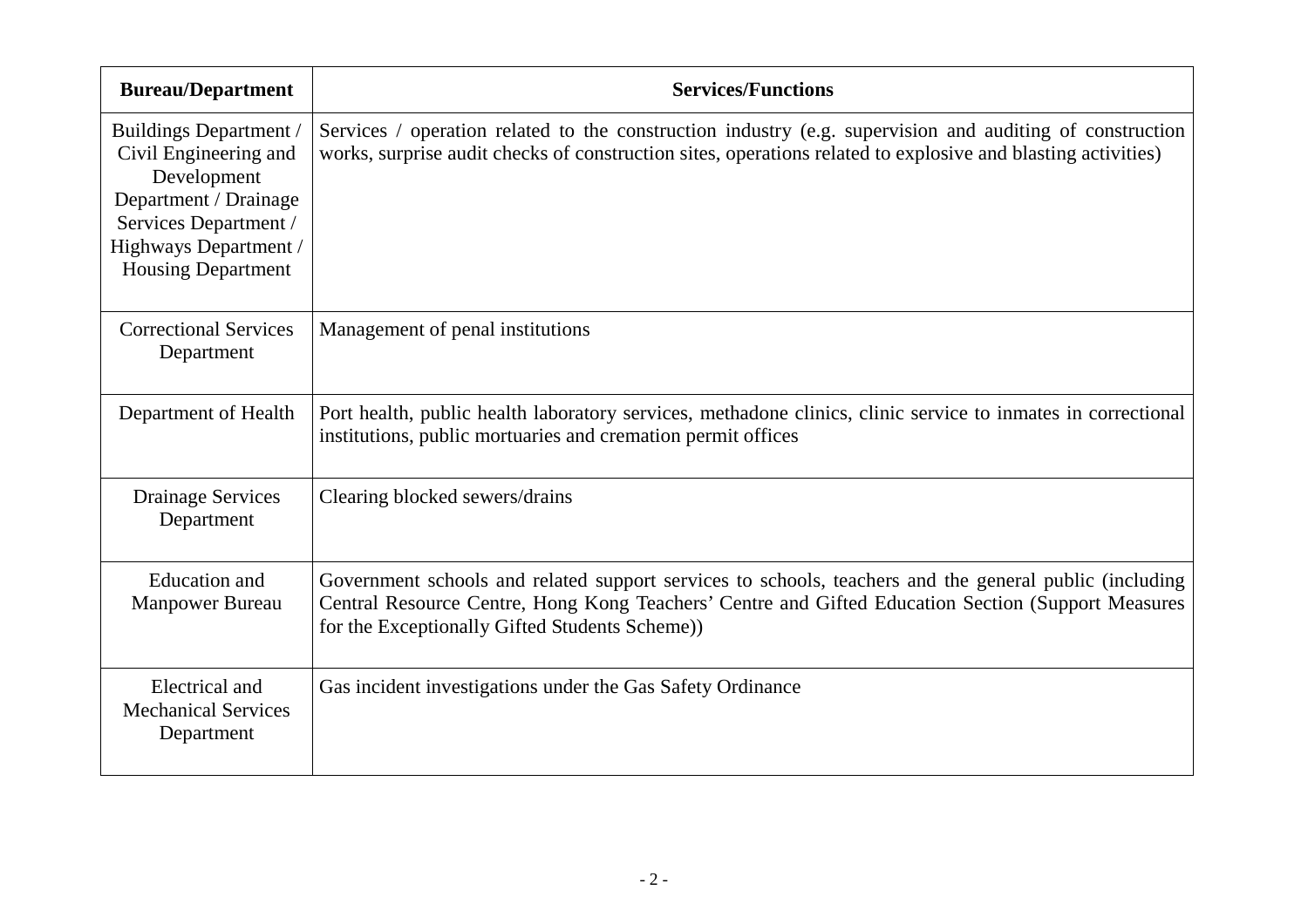| <b>Bureau/Department</b>                               | <b>Services/Functions</b>                                                                                                                                                                                                                                                                                                                                                |
|--------------------------------------------------------|--------------------------------------------------------------------------------------------------------------------------------------------------------------------------------------------------------------------------------------------------------------------------------------------------------------------------------------------------------------------------|
| Environmental<br><b>Protection Department</b>          | Handling of environmental pollution incidents involving immediate threat to health, investigation of illegal<br>import/export of ozone depleting substances, providing assistance to deal with significant spillage of<br>chemicals, supervision of the operation of waste facilities (e.g. landfills and refuse transfer stations),<br>provision of Air Pollution Index |
| Food and<br><b>Environmental Hygiene</b><br>Department | Environmental hygiene services, hawker management and control, market management, cemeteries,<br>crematoria and columbaria services, dead removal, slaughterhouse, imported food inspection, duty room<br>services (for reporting food complaint / poisoning, removal of dead animals and other emergencies)                                                             |
| <b>Fire Services</b><br>Department                     | Emergency fire, rescue and ambulance services, response to complaint of fire hazard posing imminent<br>danger to public safety or dangerous goods                                                                                                                                                                                                                        |
| Government Flying<br>Service                           | Emergency response services                                                                                                                                                                                                                                                                                                                                              |
| Immigration<br>Department                              | Immigration-related counter services (birth and death registration, marriage ceremony, registration of<br>persons, issuance of visas and other employment-related documents, issuance of HKSAR passport and<br>travel documents), notification system with the Mainland over major incidents                                                                             |
| <b>Housing Department</b>                              | Hawker control service in public housing estates, warden service at Housing for Senior Citizens,<br>communication and co-ordination service outside normal service hours and material testing laboratory<br>(concrete testing)                                                                                                                                           |
| Hong Kong Police<br>Force                              | Maintenance of public order and law enforcement                                                                                                                                                                                                                                                                                                                          |
| Hong Kong Post                                         | Mail delivery and post office counter services                                                                                                                                                                                                                                                                                                                           |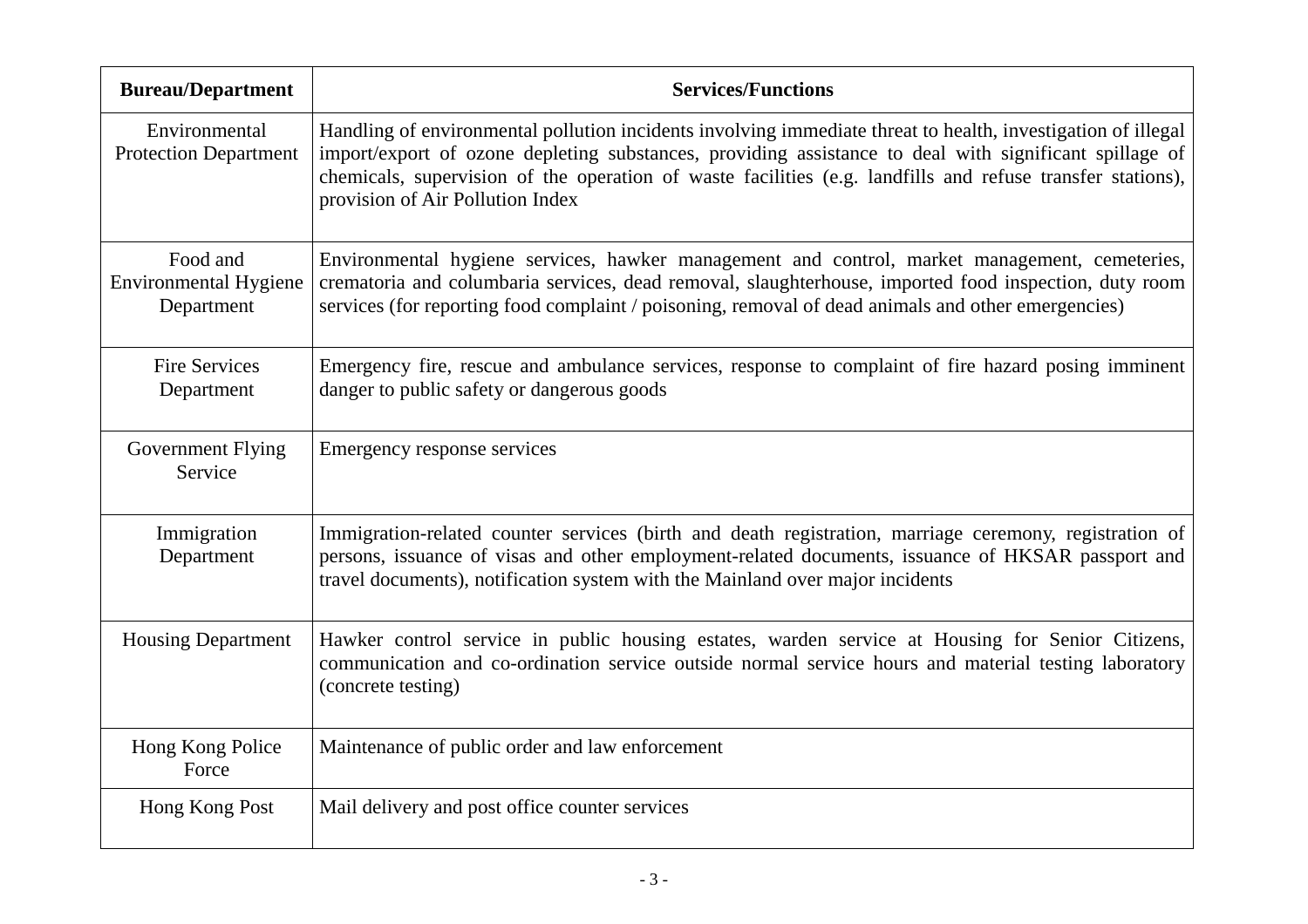| <b>Bureau/Department</b>                           | <b>Services/Functions</b>                                                                                                                                        |
|----------------------------------------------------|------------------------------------------------------------------------------------------------------------------------------------------------------------------|
| Health, Welfare and<br>Food Bureau                 | Notification system with the Mainland over disease outbreaks                                                                                                     |
| <b>Information Services</b><br>Department          | 24-hour service provided by Press Enquiry Desk                                                                                                                   |
| Legal Aid Department                               | Counters for applications for legal aid for civil cases <sup>2</sup>                                                                                             |
| Leisure and Cultural<br><b>Services Department</b> | Libraries, performing arts venues, sport centres and other leisure venues                                                                                        |
| <b>Labour Department</b>                           | Job centres, occupational health clinics, handling of urgent cases of labour disputes, investigation of<br>occupational accidents                                |
| <b>Marine Department</b>                           | Management of ferry terminals and public cargo working areas, round-the-clock emergency/search and<br>rescue services, vessel traffic regulation, harbour patrol |
| Office of the<br>Telecommunications<br>Authority   | Radio monitoring and interference investigation                                                                                                                  |
| Registration and<br><b>Electoral Office</b>        | Essential services as required by the respective ordinances on Saturday during election / by-election<br>periods                                                 |

<sup>&</sup>lt;sup>2</sup> The service will be closed on Saturdays subject to the Court Registry moving to a five-day week.